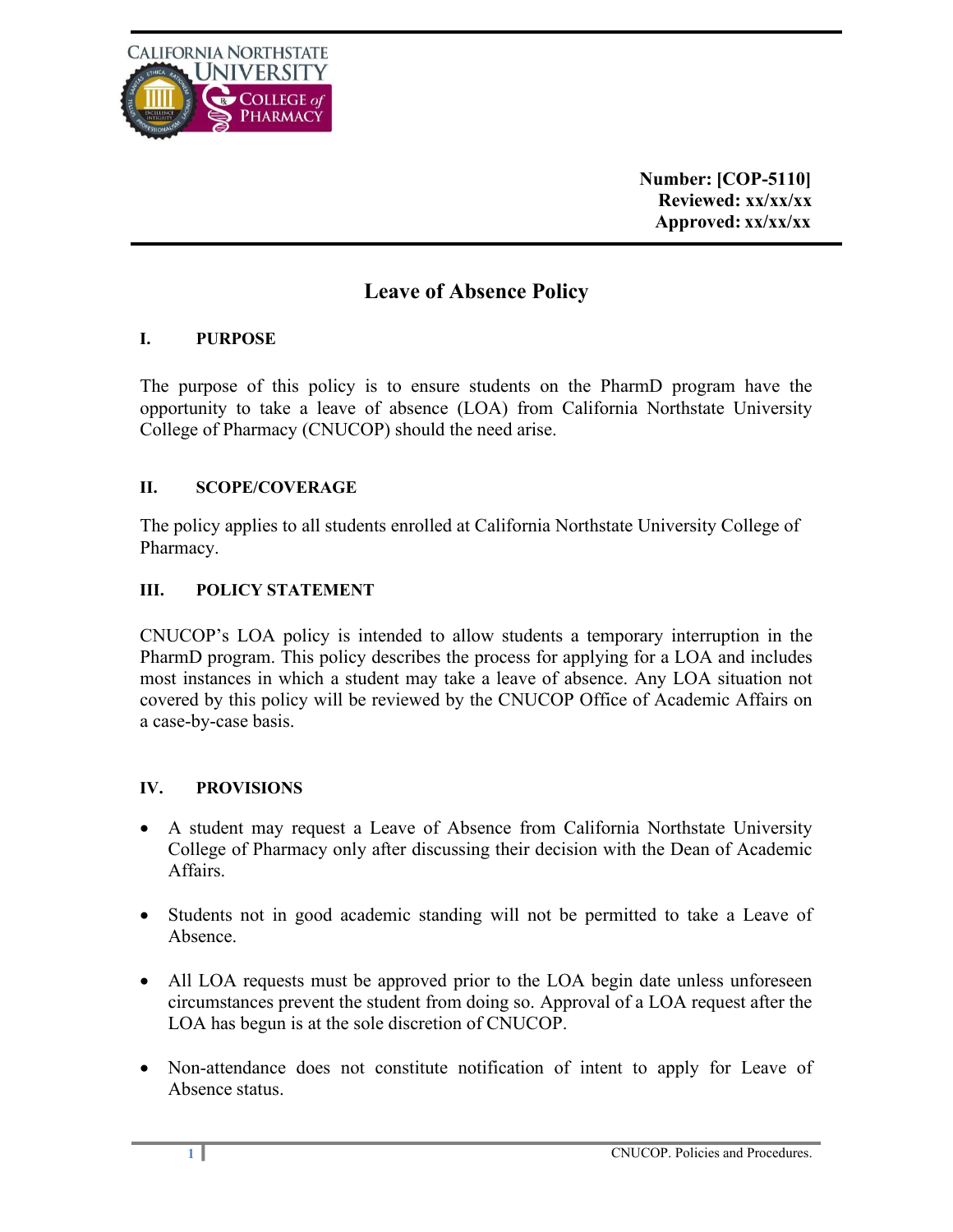

**Number: [COP-5110] Reviewed: xx/xx/xx Approved: xx/xx/xx**

- A student who requests a Leave of Absence must meet with the Student Financial Aid Office prior to the begin date and again prior to the end date of his/her LOA to discuss the implications of the enrollment interruption on his or her loans.
- The student must also meet with the Business Office to discuss the implications of the enrollment interruption on his or her tuition and fees.
- The Student must return his or her student ID badge and response clicker to IT or to the Dean of Academic Affairs at the time of signing the LOA form.
- Students requesting a Leave of Absence must complete a **Leave of Absence Form,**  have the form signed by all relevant parties, and include supporting documentation verifying the need for the Leave of Absence.
- If the student begins the LOA before submitting the necessary documentation the student must submit the completed Leave of Absence Form within 5 (or 10) business days of the last day of attendance in class. Failure to do so may result in the student being dismissed/withdrawn from the program.
- The leave of absence form will be filed with the Office of the Registrar in the student's permanent file.
- The date of the Leave of Absence status is the date the Registrar receives the completed **Leave of Absence Form.**
- A student granted a LOA will earn a "W" grade for a course(s) that is (are) not complete at the time the LOA is initiated. Additionally, this may result in a change to the student's tuition and fees/or financial aid eligibility.
- A student returning from a Leave of Absence must resume the PharmD program at the point in which the LOA began. In the case of a student who was granted a LOA in the middle of a semester, he/she must return to the PharmD program at the beginning of the semester in which the LOA began.
- A leave of absence normally will extend for one calendar year. Students may appeal to OAA for exceptions.
- Notification of approved Leave of Absence is provided by the Registrar to the College Dean, the Deans of Academic Affairs and Student Affairs, the Student's